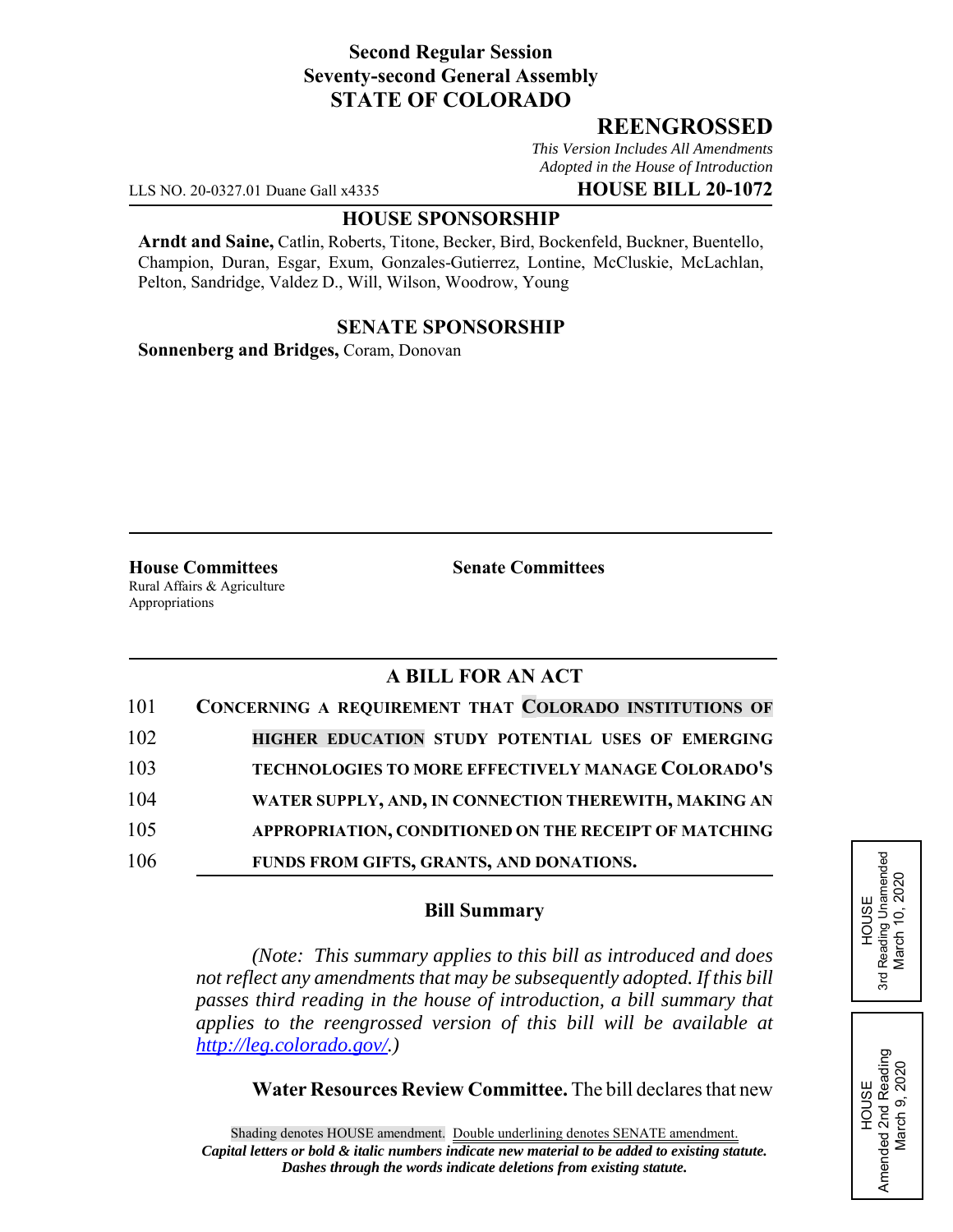technologies, such as blockchain, telemetry, improved sensors, and advanced aerial observation platforms, can improve monitoring, management, conservation, and trading of water and enhance confidence in the reliability of data underlying water rights transactions. To advance the potential use of these new technologies, the bill:

- ! Authorizes and directs the university of Colorado, in collaboration with the Colorado water institute at Colorado state university, to conduct feasibility studies and pilot deployments of these new technologies to improve water management in Colorado; and
- ! Appropriates \$40,000 from the general fund, contingent on the university of Colorado's receipt of a matching \$40,000 in gifts, grants, and donations, for the purpose of funding the studies and pilot programs.

1 *Be it enacted by the General Assembly of the State of Colorado:*

2 **SECTION 1. Legislative declaration.** (1) The general assembly

3 finds and determines that emerging new and improved technologies may

4 offer significant benefits to Colorado water users and managers by:

5 (a) Improving the monitoring, management, conservation, and

6 trading of both surface water and groundwater;

7 (b) Reducing inefficiency and waste in the process of recycling,

8 reclaiming, or disposing of produced water and wastewater; and

9 (c) Allowing parties to water rights transactions to have more 10 confidence in the data on which those transactions are based.

 (2) Therefore, the general assembly declares that it is in the public interest to authorize and direct the university of Colorado, in collaboration with Colorado state university and the Colorado water institute, to conduct feasibility studies and pilot deployments of these technologies and to report to the general assembly on the potential of these technologies to improve Colorado water management.

17 **SECTION 2.** In Colorado Revised Statutes, **add** 23-20-141 as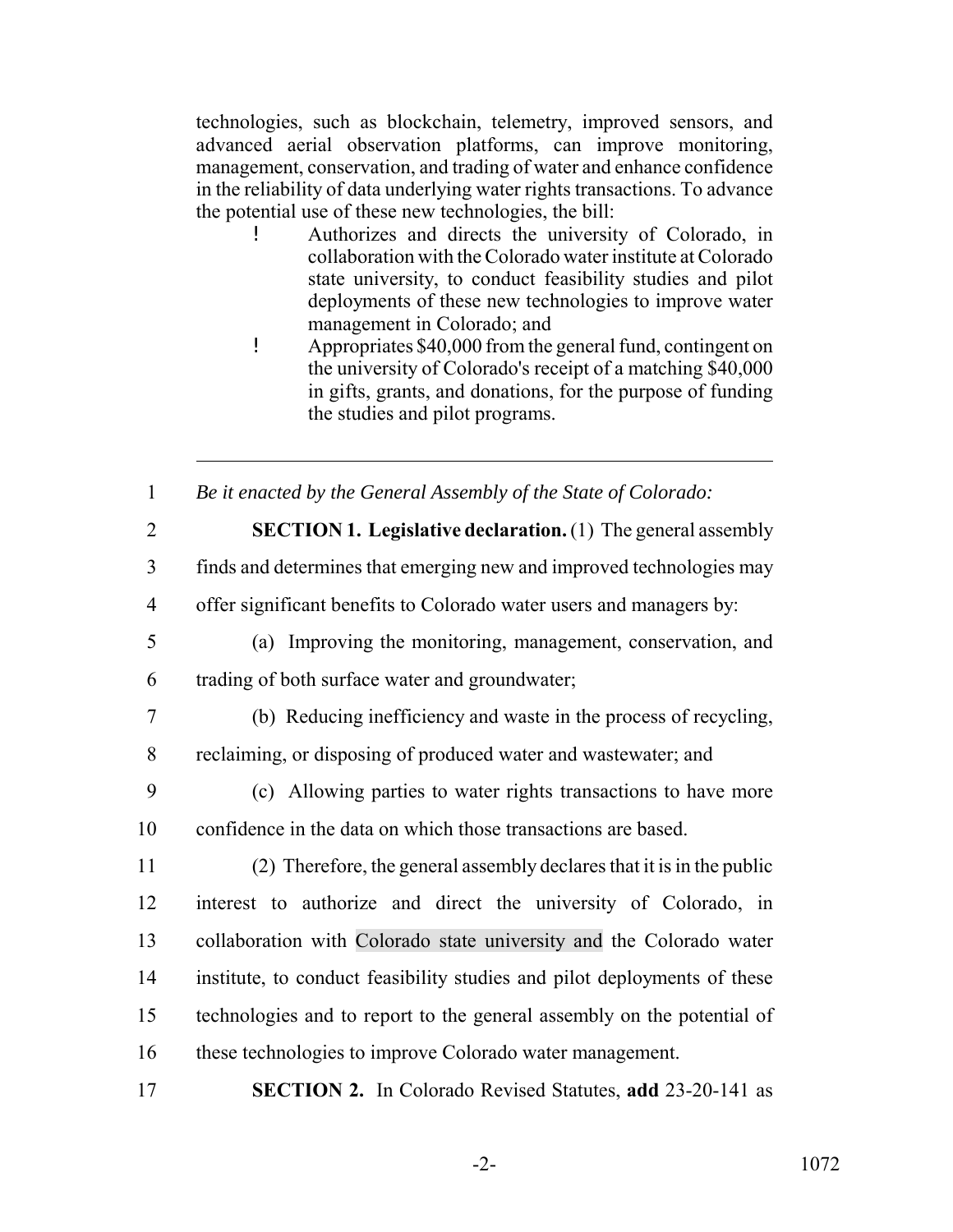follows:

 **23-20-141. Emerging technologies for water management - study - report - repeal.** (1) (a) SUBJECT TO SUBSECTION (2) OF THIS 4 SECTION AND IN COLLABORATION WITH COLORADO STATE UNIVERSITY AND THE COLORADO WATER INSTITUTE CREATED IN SECTION 23-31-801 OR ITS SUCCESSOR, THE UNIVERSITY OF COLORADO SHALL CONDUCT FEASIBILITY STUDIES AND PILOT DEPLOYMENTS OF NEW AND EMERGING TECHNOLOGIES THAT HAVE POTENTIAL TO IMPROVE THE MONITORING, MANAGEMENT, CONSERVATION, AND TRADING OF SURFACE WATER AND GROUNDWATER AND TO REDUCE INEFFICIENCY AND WASTE IN THE PROCESS OF RECYCLING, RECLAIMING, OR DISPOSING OF PRODUCED WATER AND WASTEWATER. (b) THE TECHNOLOGIES TO BE INVESTIGATED BY THE UNIVERSITIES 14 PURSUANT TO SUBSECTION (1)(a) OF THIS SECTION MAY INCLUDE: (I) IN-SITU SENSORS TO MONITOR SURFACE AND GROUNDWATER USE; **(II) DIRECT OR REMOTE SENSORS TO MONITOR WATER QUALITY;**  (III) CELLULAR AND SATELLITE TELEMETRY SYSTEMS ALLOWING REMOTE ACCESS TO SENSOR DATA; (IV) AERIAL OBSERVATION PLATFORMS, INCLUDING 21 HIGH-ALTITUDE BALLOONS AND UNMANNED AERIAL VEHICLES; (V) SATELLITE-BASED REMOTE SENSING AND WATER RESOURCE FORECASTING TECHNOLOGIES; AND (VI) BLOCKCHAIN-BASED DOCUMENTATION, COMMUNICATION, AND AUTHENTICATION OF DATA REGARDING WATER USE, TRADING, AND CONSERVATION. **(c)** ON OR BEFORE JULY 15, 2021, AND UPON REQUEST OF THE

-3- 1072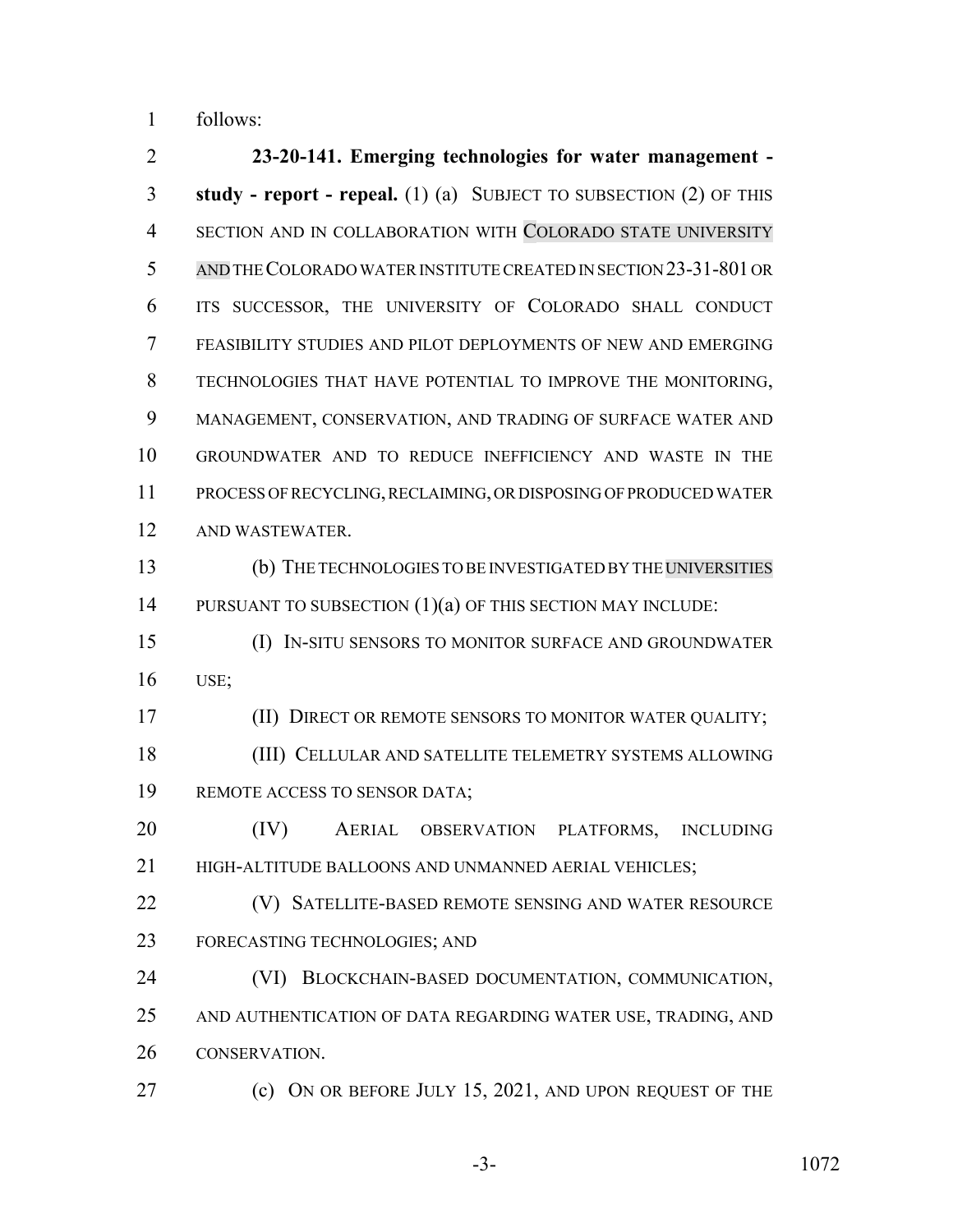WATER RESOURCES REVIEW COMMITTEE IN ANY YEAR THEREAFTER, 2 NOTWITHSTANDING SECTION 24-1-136 (11), THE UNIVERSITIES SHALL PROVIDE LIVE TESTIMONY AND A WRITTEN REPORT ON THE PROGRESS OF THE STUDIES AND PILOT DEPLOYMENTS CONDUCTED PURSUANT TO THIS SUBSECTION (1), INCLUDING ANY CONCLUSIONS REGARDING THE POTENTIAL OF THESE TECHNOLOGIES TO IMPROVE COLORADO WATER MANAGEMENT AND ANY RECOMMENDATIONS FOR ADMINISTRATIVE OR LEGISLATIVE ACTION TO PROMOTE THEIR USE, TO THE WATER RESOURCES REVIEW COMMITTEE OF THE GENERAL ASSEMBLY.

 (d) ANY FEASIBILITY STUDIES OR PILOT DEPLOYMENTS MADE PURSUANT TO THIS SECTION, AND ANY RECOMMENDATIONS FOR ADMINISTRATIVE OR LEGISLATIVE ACTION TO PROMOTE THE USE OF THE TECHNOLOGIES CONSIDERED, MUST TAKE ACCOUNT OF THE EXISTING SYSTEM OF PRIOR APPROPRIATION UNDER ARTICLE XVI OF THE STATE CONSTITUTION AND COLORADO WATER LAW.

 (2) (a) THE UNIVERSITY OF COLORADO AND COLORADO STATE UNIVERSITY MAY SEEK, ACCEPT, AND EXPEND GIFTS, GRANTS, OR DONATIONS FROM PRIVATE OR PUBLIC SOURCES FOR THE PURPOSES OF THIS SECTION. THE UNIVERSITIES SHALL NOT CONDUCT THE STUDIES OR PILOT 20 DEPLOYMENTS DESCRIBED IN SUBSECTION (1) OF THIS SECTION UNTIL THEY HAVE RECEIVED AT LEAST FORTY THOUSAND DOLLARS PURSUANT TO THIS 22 SUBSECTION (2). AFTER THE UNIVERSITIES HAVE CERTIFIED TO THE STATE CONTROLLER THAT THE UNIVERSITIES HAVE RECEIVED AT LEAST FORTY 24 THOUSAND DOLLARS FROM GIFTS, GRANTS, AND DONATIONS FOR THE 25 PURPOSES OF CARRYING OUT THIS SECTION, THE GENERAL ASSEMBLY SHALL APPROPRIATE AN ADDITIONAL TWENTY THOUSAND DOLLARS FROM 27 THE GENERAL FUND TO EACH UNIVERSITY.

-4- 1072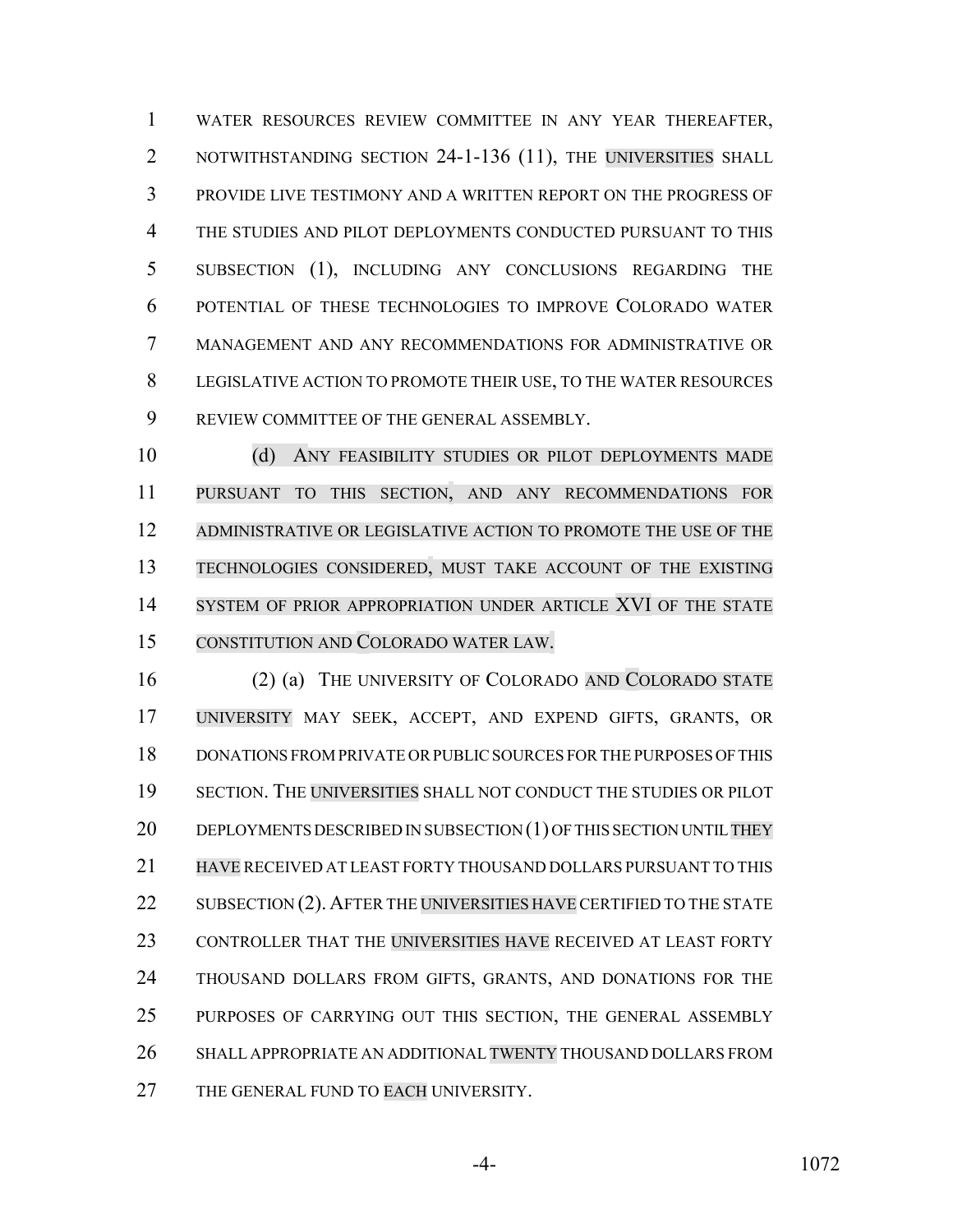(b) THIS SUBSECTION (2) WILL BE REPEALED IF THE UNIVERSITIES DETERMINE THAT INSUFFICIENT MONEY HAS BEEN RECEIVED TO SATISFY THE CONDITION STATED IN SUBSECTION (2)(a) OF THIS SECTION. THE UNIVERSITIES SHALL NOTIFY THE REVISOR OF STATUTES IN WRITING OF THE DATE ON WHICH A CONDITION SPECIFIED IN THIS SUBSECTION (2) HAS OCCURRED BY E - MAILING THE NOTICE TO REVISOROFSTATUTES.GA@STATE.CO.US. THIS SUBSECTION (2) IS REPEALED, EFFECTIVE THE SEPTEMBER 1 FOLLOWING THE DATE IDENTIFIED 9 IN THE NOTICE THAT THE CONDITION SPECIFIED IN THIS SUBSECTION (2) HAS OCCURRED OR, IF THE NOTICE DOES NOT SPECIFY THAT DATE, FOLLOWING THE DATE OF THE NOTICE TO THE REVISOR OF STATUTES. (3) THIS SECTION IS REPEALED, EFFECTIVE JULY 1, 2022. **SECTION 3.** In Colorado Revised Statutes, 23-31-801, **amend** 14 (4)(e)(V) and (4)(f); and **add** (4)(g) as follows: **23-31-801. Colorado water institute - creation.** (4) It is the duty of the institute to: (e) Facilitate and stimulate scientific research and policy analysis that: (V) Examines the interconnections between climate change, water supply, and water quality and provides tools water managers and 21 policymakers need to adapt to global climate change; and (f) Establish and maintain a clearinghouse and archive of water research, water quality, and climate projection data; AND 24 (g) COLLABORATE WITH THE UNIVERSITY OF COLORADO AND COLORADO STATE UNIVERSITY IN STUDYING THE FEASIBILITY OF NEW AND IMPROVED WATER-RELATED TECHNOLOGIES IN ACCORDANCE WITH SECTION 23-20-141.

-5- 1072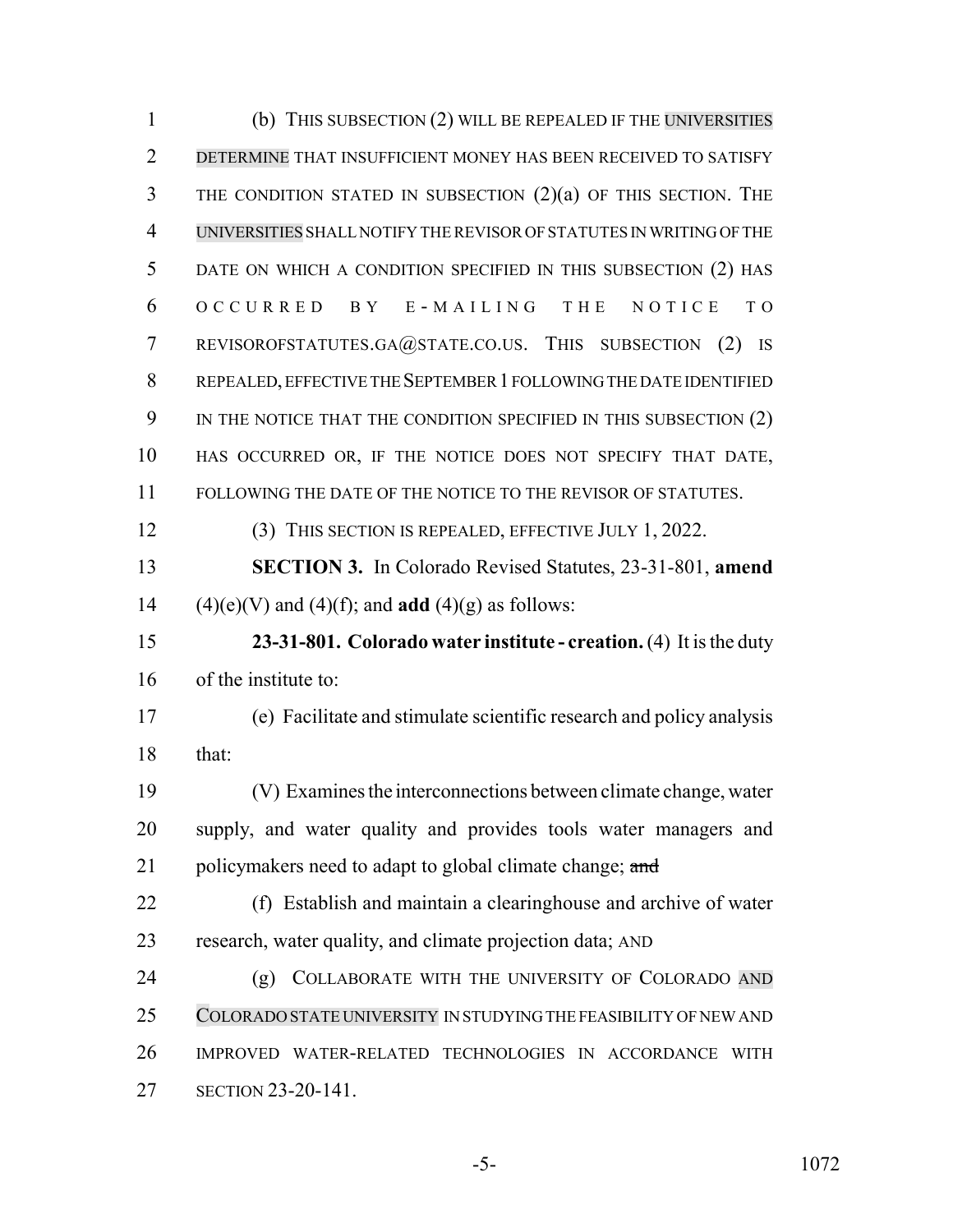| $\mathbf{1}$   | <b>SECTION 4.</b> In Colorado Revised Statutes, 23-3.3-103, add (9)                                   |
|----------------|-------------------------------------------------------------------------------------------------------|
| $\overline{2}$ | as follows:                                                                                           |
| 3              | $23-3.3-103$ . Annual appropriations - repeal. $(9)$ $(a)$<br><b>THE</b>                              |
| 4              | (1)<br>PROVISIONS OF<br><b>SUBSECTION</b><br>OF<br><b>THIS</b><br><b>SECTION</b><br><b>CONCERNING</b> |
| 5              | APPROPRIATIONS FOR STUDENT FINANCIAL ASSISTANCE UNDER THIS                                            |
| 6              | ARTICLE 3.3 DO NOT APPLY TO APPROPRIATIONS MADE FOR THE PURPOSE                                       |
| 7              | CONDUCTING FEASIBILITY<br><b>STUDIES</b><br><b>AND</b><br>PILOT PROGRAMS TO<br><b>OF</b>              |
| 8              | INVESTIGATE EMERGING TECHNOLOGIES FOR WATER MANAGEMENT                                                |
| 9              | PURSUANT TO SECTION 23-20-141.                                                                        |
| 10             | (b) THIS SUBSECTION (9) IS REPEALED, EFFECTIVE JULY 1, 2022.                                          |
| 11             | <b>SECTION 5.</b> In Colorado Revised Statutes, 23-18-308, amend                                      |
| 12             | $(1)(f)$ ; and <b>add</b> $(1)(h)$ as follows:                                                        |
| 13             | 23-18-308. Fee-for-service contracts - limited purpose - repeal.                                      |
| 14             | (1) Subject to available appropriations, the department shall enter into                              |
| 15             | fee-for-service contracts for the following purposes:                                                 |
| 16             | (f) Providing services to maximize concurrent enrollment across                                       |
| 17             | the community college system as provided in section $23-60-202.7$ ; and                               |
| 18             | (h) THE CONDUCT OF FEASIBILITY STUDIES AND PILOT PROGRAMS                                             |
| 19             | TO INVESTIGATE EMERGING TECHNOLOGIES FOR WATER MANAGEMENT                                             |
| 20             | PURSUANT TO SECTION 23-20-141. THIS SUBSECTION (1)(h) IS REPEALED,                                    |
| 21             | EFFECTIVE JUNE 30, 2022.                                                                              |
| 22             | <b>SECTION 6. Appropriation.</b> (1) For the 2020-21 state fiscal                                     |
| 23             | year, \$40,000 is appropriated to the department of higher education. This                            |
| 24             | appropriation is from the general fund. To implement this act, the                                    |
| 25             | department may use this appropriation for the college opportunity fund                                |
| 26             | program to be used for limited purpose fee-for-service contracts with                                 |
| 27             | state institutions.                                                                                   |